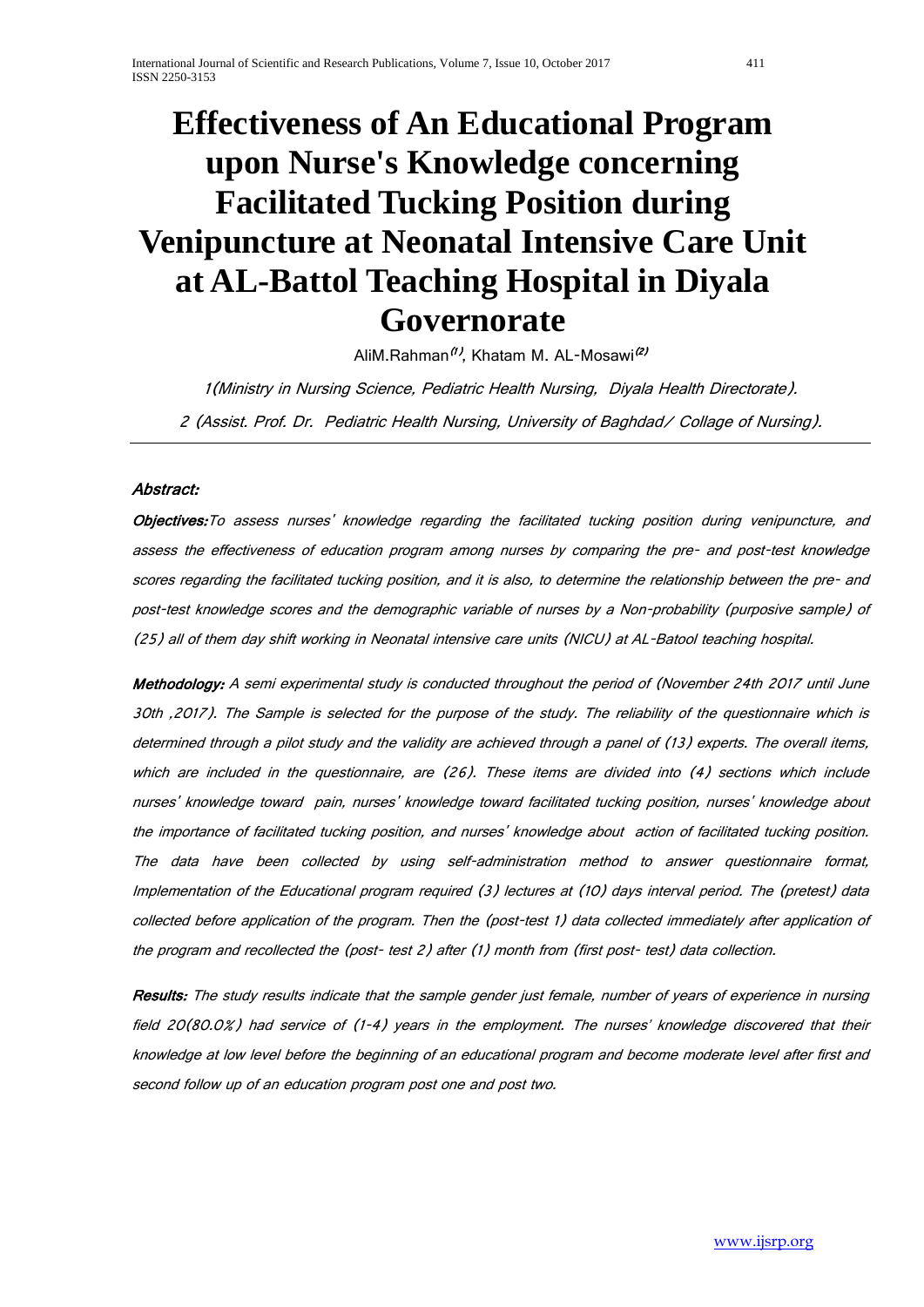Conclusion: The study concludes, that Most of the study sample cannot use facilitated tucking position to relief pain before conducted program, as well as, a measurable huge relationship between attendants' learning and their general data ((age , level of education, Years of experience in nursing field, Years of experience in neonatal intensive care units) there is statistical significant association between their general information related to (Ability to relief pain for infant during venipuncture, pharmacological method, facilitated tucking position, breast feeding and other) at the post test.

Recommendation: The study recommends that the decision makers need to direct their emphasis toward the educational aspects at neonatal intensive care unit by providing educational posters, guidelines, pamphlets and manuals, and initiate policy to providing a special educational session for using non-pharmacological methods to relief pain.

Key words: Effectiveness, Education Program, Facilitated, Tucking Position, Venipuncture, Nurses.

### **I. INTRODUCTION**

Pain is a complex and multidimensional phenomenon that preterm infants experience in the neonatal intensive care unit (NICU) In the NICU; infants are exposed to a high number of painful procedures. Neonatal care involves many diagnostic and therapeutic procedures that are associated with pain <sup>(1)</sup>. It is estimated that infants in the NICU will undergo an average of 14 painful procedures each day. Despite this number, pain relief measures are used inadequately in the NICU  $(2)$ . Exposure to pain at this young age can have long-term consequences on the development of an infant's brain, due to the deleterious effects on nociceptive neural circuits. Alterations of the pain system during early development can lead to lower pain thresholds, as well as cognitive and behavioral deficits as the infant matures, therefore, Stress reduction and pain management are essential components of neonatal care <sup>(3)</sup>. From the above-mentioned, it is obvious that effective pain management is an important indicator of the quality of care provided to neonates, not only from an ethical standpoint, but also in terms of protecting the long-term outcome. Neonates cannot assert their rights, and their reactions to pain are not as evident as in adults<sup>(4)</sup>. Pain management can be classified as either pharmacological or non-pharmacological. A study of the effect of continuous administration of morphine in ventilated preterm infants showed no beneficial analgesic effect. Pharmacological management of pain has been rendered more difficult by the lack of good and reliable measures of a baby's response to pain  $(5)$ . In the last decades, nonpharmacological analgesic interventions were developed and published with the objective to reduce minor short term pain and discomfort after invasive interventions. These non-pharmacological analgesic interventions can be beneficial in minor pain and discomfort and may replace or be given in addition to analgesic pharmacological agents. Several intervention methods are tested in NICU settings <sup>(6)</sup>. The use of non-pharmacological techniques is important for Nursing practice because their use is determined from the nurse's assessment and can be Performed independently <sup>(7)</sup>.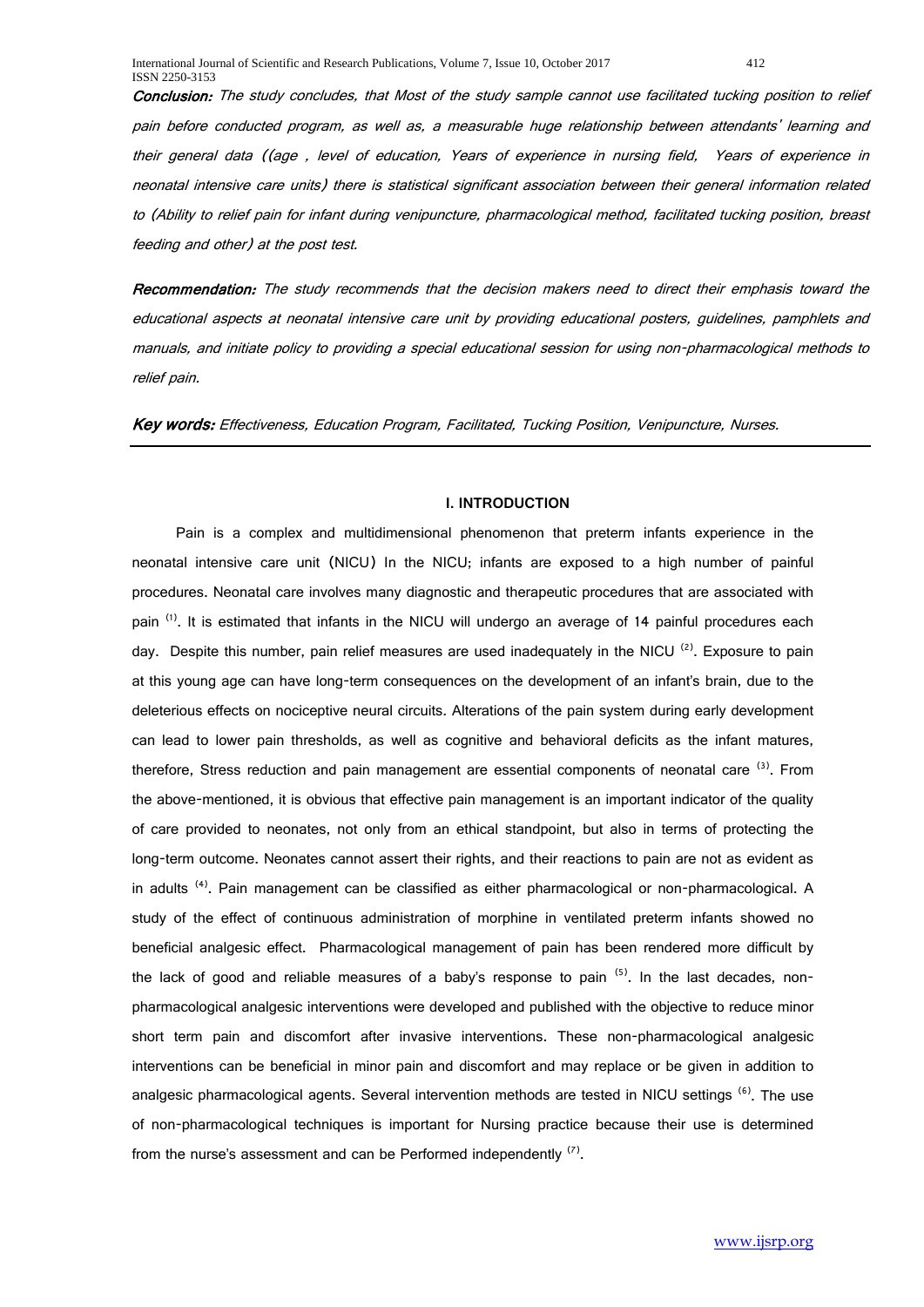#### **II. METHODOLOGY**

**Objectives of the study**: The study aims at:

- 1. Assessing the effectiveness of education program among nurses by comparing the pre- and post-test knowledge scores regarding the facilitated tucking position.
- 2. Finding the relationship between the pre- and post-test knowledge scores and the demographic variable of nurses.

**Study Design:**A quasi experimental design study was conducted on all nurses working at day shift in neonatal intensive care units (NICU) at Al-Batool teaching hospital between November 24th 2017 until June 30th ,2017.

**Sample of the study:** Non-probability (purposive sample) of (25) all of them day shift working in Neonatal intensive care units (NICU) at Al-Batool teaching hospital.

**Study instrument:** A questionnaire was designed and Constructed by the investigator for the Purpose of the Study to assessing of nurses' needs for knowledge toward facilitated tucking position during venipuncture depended on relevant scientific literature and previous studies (8), translated to Arabic language according to education levels of Study Samples, The study questionnaire consist of Two Parts: the First Part is related to Nurses' General Information (6 Items) and The Second Part is related to Nurses' Knowledge toward Facilitated tucking position during venipuncture consist of (26) Items divided into (104)sub items, These Items have been Scale of the questionnaire is (multiple choice) the correct answer code was (2) and the wrong answer code was (1). The questionnaire form consists of two parts include:

- Part I: the demographic data include nurses' general information such as: (age, level of education, Years of experience in nursing field, Years of experience in neonatal intensive care units , Did you now the non-pharmacological methods to relief pain during, Can you relief pain for child during venipuncture, If the answer is yes and Witch methods).
- Part II: Part 2 is concerned with Assessment of Nurses' Knowledge before and after program was composed of (26) Items divided into (104) sub items. The test covers relevant points from major content area of educational program, for the purpose of this study, the number of correct response or The knowledge questionnaire is used as the measure level of knowledge. The nurses in the study have been given knowledge test prior to the implementation of educational program and were retested after implementing the educational program.
- **Validity and Reliability:** The content of validity for the early developed instrument and program was determined through the panel of expert who has had more than 7 years' experience in their specialty field. They have been asked to review the program and instrument for content, clarity,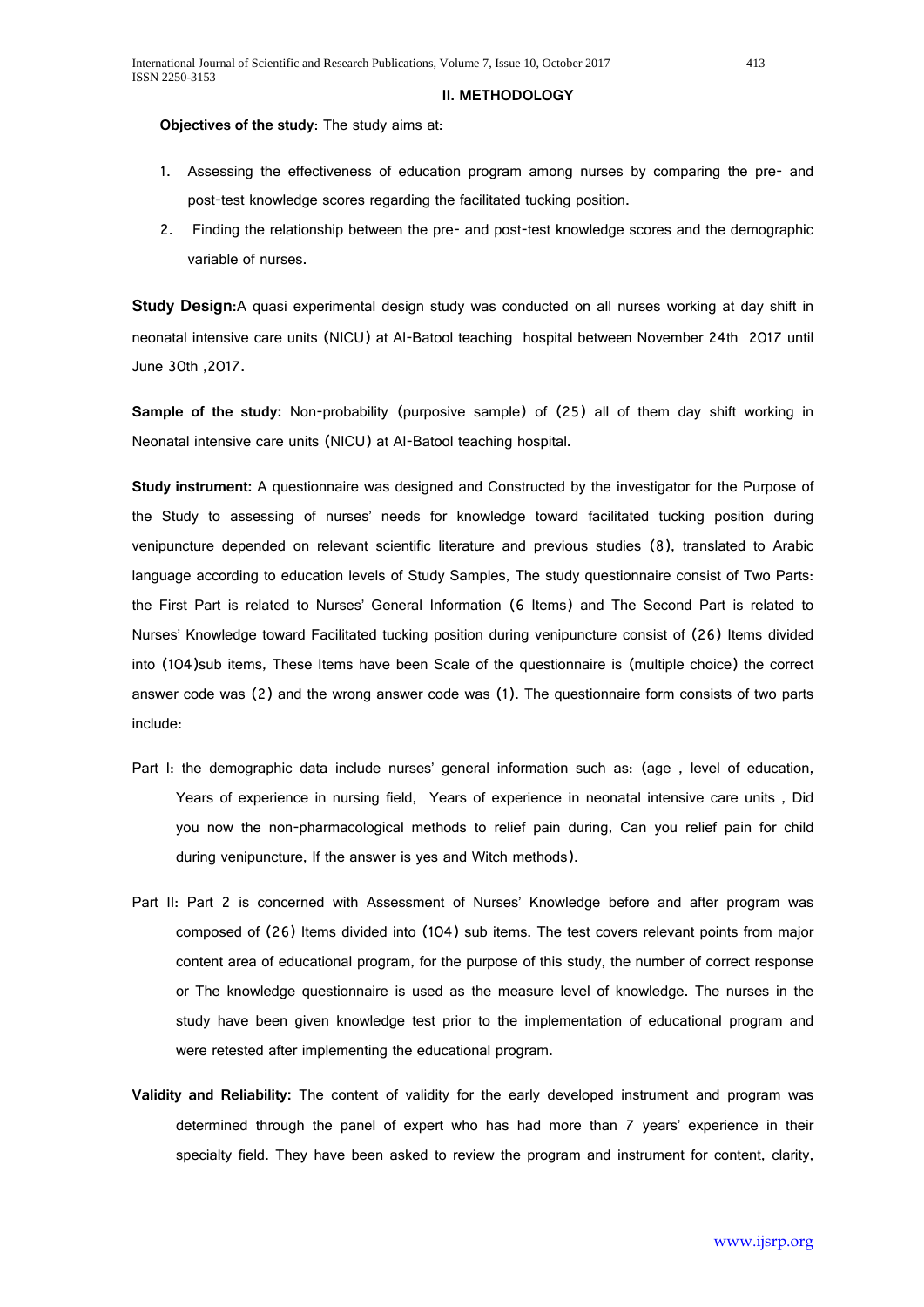relevancy, and adequacy .Changes and modification were made with respect to the experts' suggestions and recommendations.

**Statistical analysis:**The statistical data analysis approach by using (SPSS-ver.20) is used in order to analyze and evaluate the data of the study. A descriptive statistical data analysis approach used to describe the study variables: which include frequencies, percentages, and stander deviation; and Inferential statistical data analysis approach: used by application of the Chi-square test.

# **III. RESULTS**

# **Table (1): Socio-Demographic Characteristic of the Study Sample**

|                            | Demographic data                                              | Rating                              | Frequency               | Percent          |  |  |
|----------------------------|---------------------------------------------------------------|-------------------------------------|-------------------------|------------------|--|--|
|                            |                                                               | 20 to 25                            | 15                      | 60.0             |  |  |
|                            |                                                               | 26 to 31                            | 8                       | 32.0             |  |  |
|                            | Age                                                           | 32 to 38                            | $\overline{2}$          | 8.0              |  |  |
|                            |                                                               | Total                               | 25                      | 100.0            |  |  |
|                            |                                                               | Mean $\mp$ S.D                      |                         | $1.48 \pm 0.653$ |  |  |
|                            |                                                               | <b>Junior Nursing</b>               | 15                      | 60.0             |  |  |
|                            | Level of education                                            | <b>Nursing Institute</b>            | 4                       | 16.0             |  |  |
|                            |                                                               | <b>College of Nursing and Older</b> | 6                       | 24.0             |  |  |
|                            |                                                               | Total                               | 25                      | 100.0            |  |  |
|                            |                                                               | 1 to $4$                            | 20                      | 80.0             |  |  |
|                            | Years of experience in the field of                           | 5 to 9                              | 2                       | 8.0              |  |  |
|                            | <b>Nursing</b>                                                | 10 to 14                            | 3                       | 12.0             |  |  |
|                            |                                                               | <b>Total</b>                        | 25                      | 100.0            |  |  |
|                            |                                                               | 1 to $3$                            | 20                      | 80.0             |  |  |
|                            | Years of experience in the Neonatal                           | 4 to 7                              | $\overline{2}$          | 8.0              |  |  |
|                            | intensive care unit                                           | 8 to 11                             | 3                       | 12.0             |  |  |
|                            |                                                               | Total                               | 25                      | 100.0            |  |  |
|                            | Did you now the non-                                          | <b>No</b>                           | 12 <sup>2</sup>         | 48.0             |  |  |
|                            | pharmacological methods to relief<br>pain during venipuncture | Yes                                 | 13                      | 52.0             |  |  |
|                            |                                                               | No                                  | 10                      | 40.0             |  |  |
|                            | Can you relief pain for child during<br>venipuncture          | Yes                                 | 15                      | 60.0             |  |  |
|                            |                                                               | Total                               | 25                      | 100.0            |  |  |
|                            |                                                               | No                                  | 8                       | 32.0             |  |  |
|                            | Pharmacological methods                                       | Yes                                 | 7                       | 28.0             |  |  |
| If yes what the<br>methods |                                                               | Total                               | 15                      | 60               |  |  |
|                            | <b>Facilitating tucking position</b>                          | No                                  | 13                      | 52.0             |  |  |
|                            |                                                               | Yes                                 | $\overline{\mathbf{2}}$ | 8.0              |  |  |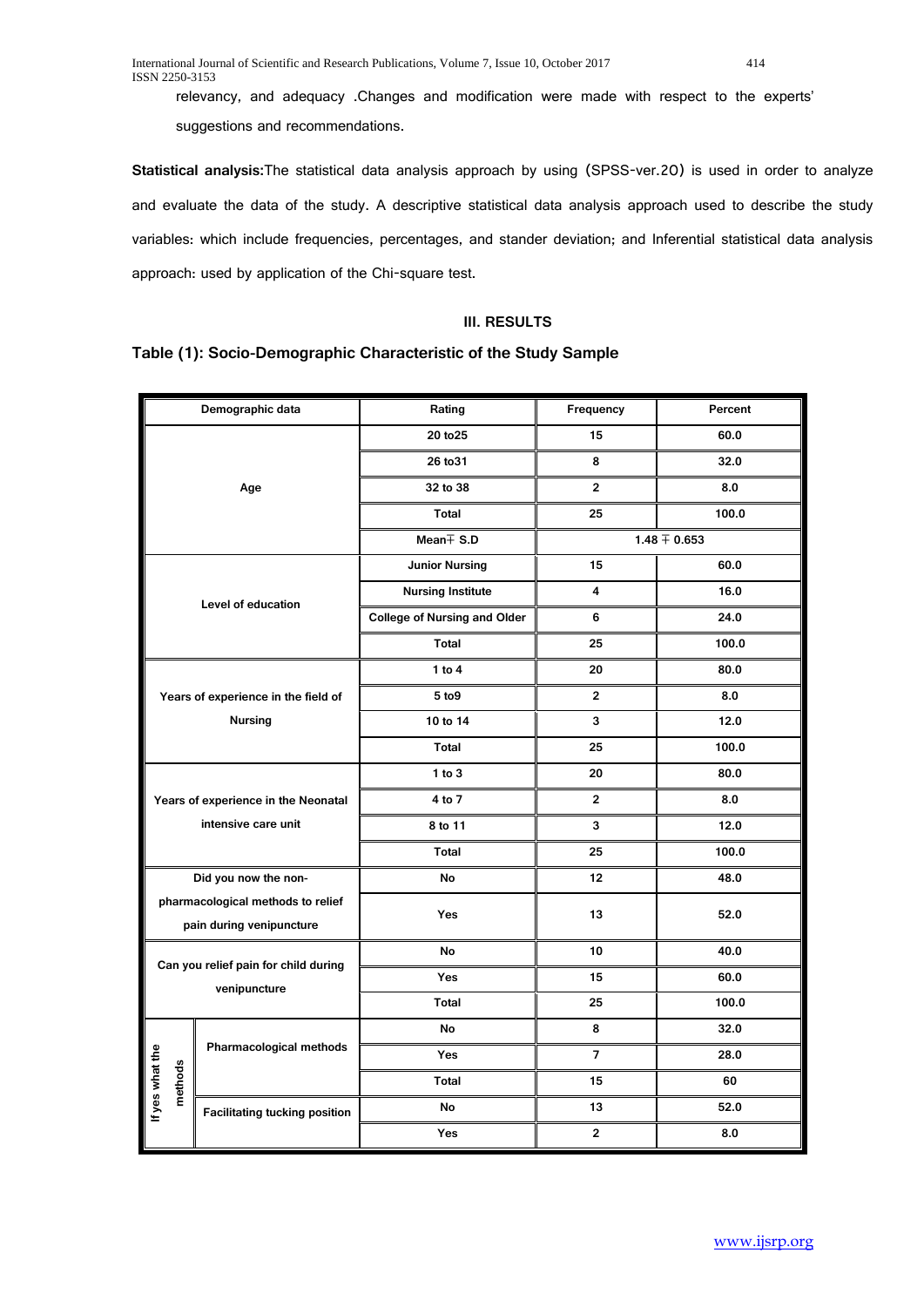|                       | Total | 15           | 60          |  |
|-----------------------|-------|--------------|-------------|--|
|                       | Yes   | 6            | 24.0        |  |
| <b>Breast feeding</b> | No    | 9            | 36.0        |  |
|                       | Total | 15           | 60          |  |
|                       | Yes   | $\mathbf{0}$ | $\mathbf 0$ |  |
| <b>Music</b>          | No    | 15           | 60          |  |
|                       | Total | 15           | 60          |  |
|                       | Yes   | 10           | 40.0        |  |
| Other                 | No    | 5            | 20.0        |  |
|                       | Total | 15           | 60          |  |

**x ̅** ∓**S.D = Mean and Stander deviation**

Results reveals that the majority 15(60.0%) of nurses in the study sample are within the age group (20 -25). Concerning the level of educational, most of nurses 15(60.0%) in the study sample were junior. In relation to the number of years of experience in nursing field 20(80.0%) nurses in the study sample had a service (1-4) years in the employment while years of experience in neonatal intensive care unit 20(80.0%) of nurses had an experience of (1-3) years. The knowledge of nurses about the non-pharmacological methods to relief pain during venipuncture the nurses answer by (NO) 12 (48.0%) and the other answer by (YES) 13 (52.0%). The ability of nurses to relief pain for child during venipuncture answer by (YES) 15 (60.0%) and the other answer by (NO) 10 (40.0%), if yes what is the method, the first question about the Pharmacological methods answer by NO 8(32.0%) and the other answer by YES 7(82.0%). Second question about the facilitated tucking position if she known use it and the answer is NO 13(52.0%) and other answer by YES just two(8.0%). The third question about the using breast-feeding and the answer was NO 9 (36.0%) and other by YES was six (24.0%). Fourth question in this figure about music method all body answer by NO 15(60.0%). Last question about using other method for relief pain the answer was YES 10(40.0%) and the other answer NO 5(20.0%).

**Table (2) Distribution of study sample by their Overall of Nurses Knowledge towardFacilitated Tucking Position during Venipuncture**

| <b>Overall</b><br>assessment                     |          | <b>Pre-test</b> |      | Post-test |         |      |    |      |        |         |
|--------------------------------------------------|----------|-----------------|------|-----------|---------|------|----|------|--------|---------|
| for study<br>sample                              | Freq     | %               | M.s. | S.D       | As<br>S | Freq | %  | M.s. | S.D    | As<br>S |
| Pass                                             | $\bf{0}$ | $\mathbf 0$     | 1.26 | .09722    | F       | 21   | 84 | 1.66 | .16755 | P       |
| Fail                                             | 25       | 100             |      |           |         | 4    | 16 |      |        |         |
| t-value(-8.803), d.f. (24), significance (0.000) |          |                 |      |           |         |      |    |      |        |         |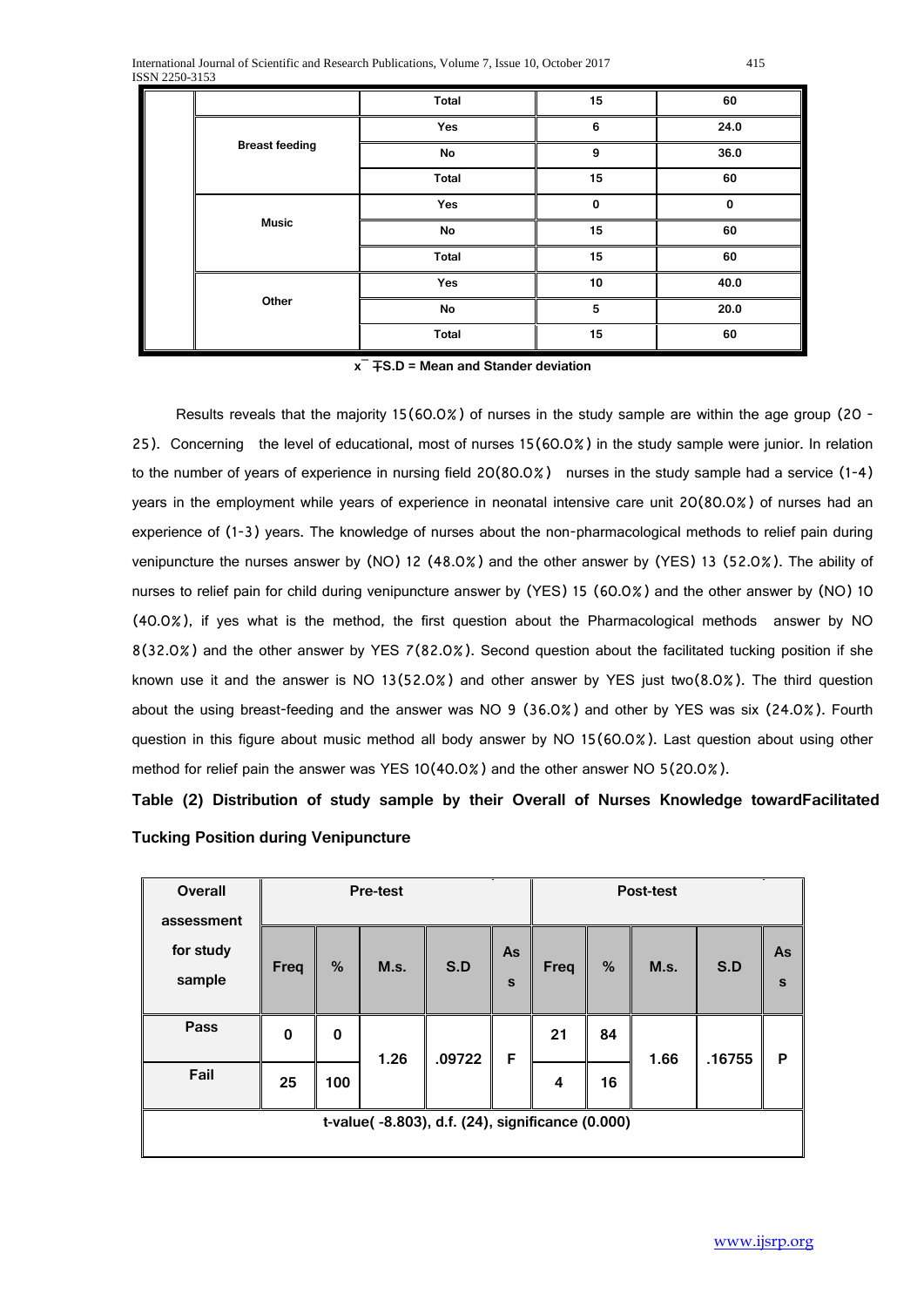## **t-test, (d.f) degree of freedom**

Regarding subjects of nurses knowledge concerning Facilitated Tucking Position during Venipuncture table (4-6) shows summary statistics such that, frequency, percentage, mean of score, and standard deviation are included for assess responding levels for studied sample either for pre period of time or after applying educational program for studying questionnaire's items concerning overall nurse's knowledge.

Results show that all of questionnaire's items in light of this part are assigned meaningful improvements as compared pre-post test (mean of score more than 1.5).

**Table (3): Distribution of Study Samples by their Overall of Nurse Knowledge toward Nurses' knowledge about Action of Facilitated tucking position.**

| Overall<br>assessment for                           |      |     | Pre-test |        |     | Post2-test |    |      |      |            |
|-----------------------------------------------------|------|-----|----------|--------|-----|------------|----|------|------|------------|
| study sample                                        | Freq | %   | M.s.     | S.D    | Ass | Freq       | %  | M.s. | S.D  | <b>Ass</b> |
| Pass                                                | 0    | 0   | 1.26     | .09722 | F   | 20         | 80 | 1.68 | .220 | P          |
| Fail                                                | 25   | 100 |          |        |     | 5          | 20 |      |      |            |
| t-value(-7.518115), d.f. (24), significance (0.000) |      |     |          |        |     |            |    |      |      |            |

 **Ms: Mean of score (1.5) more than (1.5) p: pass less that (1.5) (F) failure,( Ass )assessment, (S.D) stander deviation, ( t-value) t-test, (d.f ) degree of freedom**

Regarding subjects of nurse's knowledge concerning action of facilitated tucking position, shows summary statistics such that, frequency, percentage, mean of score, and standard deviation are included for assess responding levels for studied sample either for pre period of time or after applying educational program for studying questionnaire's items concerning overall nurses knowledge. Results shows that all of questionnaire's items in light of this part are assigned meaningful improvements as compared pre-post test (mean of score more than 1.5)

**Table (4): Distribution of study sample by their Overall of nurse knowledge toward Nurses' knowledge concerning Facilitated Tucking Position during Venipuncture**

| Overall<br>assessment for | Post1-test |    |        |        |            | Post2-test |    |      |      |     |  |
|---------------------------|------------|----|--------|--------|------------|------------|----|------|------|-----|--|
| study sample              | Freq       | %  | M.s.   | S.D    | <b>Ass</b> | Freq       | %  | M.s. | S.D  | Ass |  |
| Pass                      | 21         | 84 | 1.6662 | .16755 |            | 20         | 80 | 1.68 | .220 |     |  |
| Fail                      | 4          | 16 |        |        |            | 5          | 20 |      |      |     |  |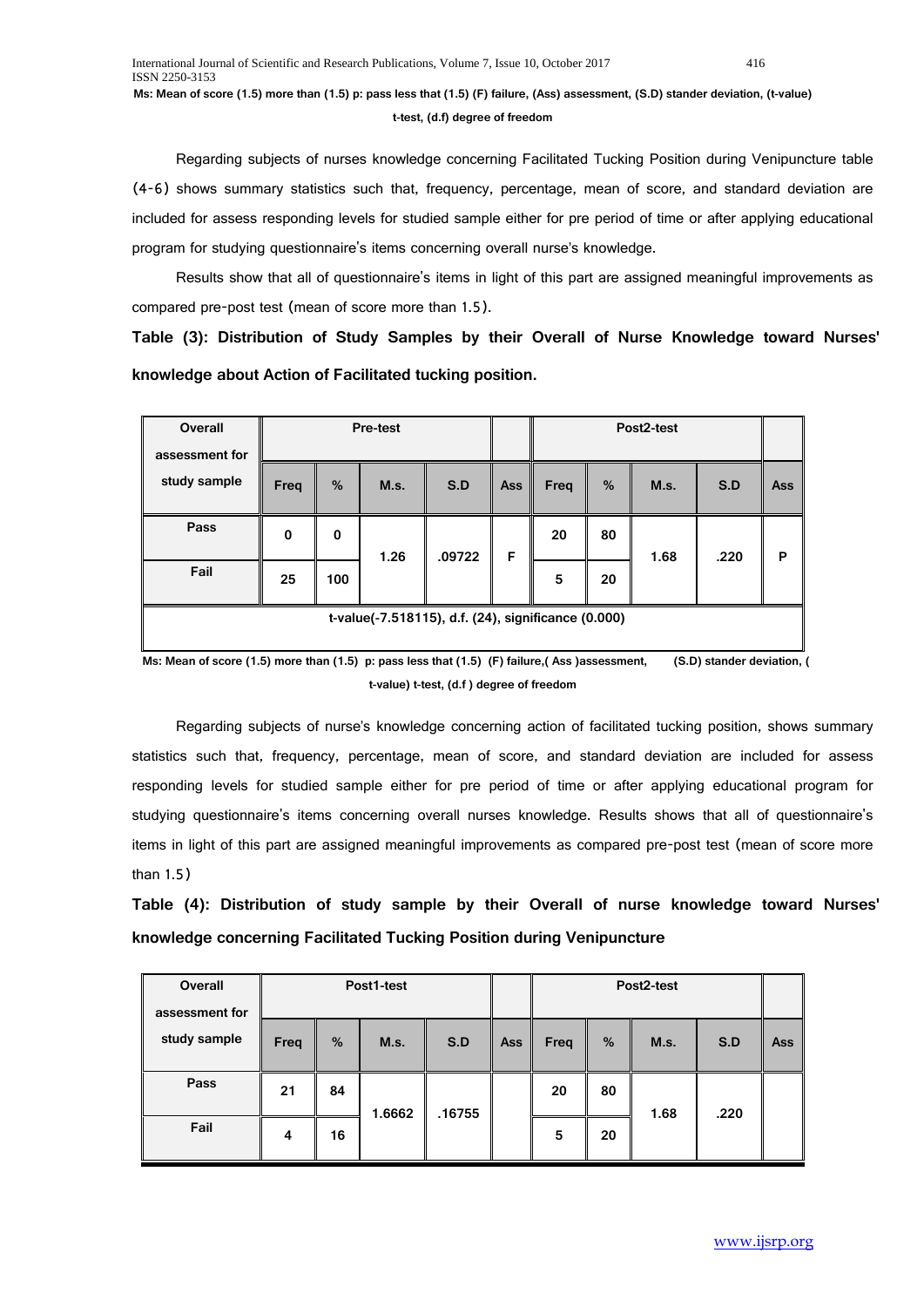**t-value (-.273), d.f. (24), significance (.787)**

 **Ms: Mean of score (1.5) more than (1.5) p: pass less that (1.5) (F) failure, (Ass) assessment, (S.D) stander deviation, (tvalue) t-test, (d.f) degree of freedom, Sig.) Significance, C.S.: Comparison, Significant**

Regarding subjects of nurses knowledge concerning action of facilitated tucking position, results shows summary statistics such that, frequency, percentage, mean of score, and standard deviation are included for assess responding levels for studied sample either for after applying educational program in first period and after applying educational program in second period for studying questionnaire's items concerning overall nurses knowledge. Results shows that all of questionnaire's items in light of this part are assigned meaningful improvements as compared post 1-post2 test (mean of score more than 1.5)

**Table (5): Distribution of study sample by their Overall of nurse knowledge toward Nurses' knowledge concerning Facilitated Tucking Position during Venipuncture**

| <b>Overall</b>                        |          | Pre - Test | Post1 - Test |          |        | Post2 - Test |      |      |      |  |
|---------------------------------------|----------|------------|--------------|----------|--------|--------------|------|------|------|--|
| assessment<br>for study<br>sample     | Freq     | %          | M.s.         | Fr<br>eq | %      | M.s.         | Freq | $\%$ | M.s. |  |
| Pass                                  | $\bf{0}$ | $\bf{0}$   | 1.2631       | 21       | 8<br>4 | 1.6662       | 20   | 80   | 1.68 |  |
| Fail                                  | 25       | 100        |              | 4        | 1<br>6 |              | 5    | 20   |      |  |
| F-value(56.522), significance (0.000) |          |            |              |          |        |              |      |      |      |  |

 **Ms: Mean of score (1.5) more than (1.5) p: pass less that (1.5) (F) failure,( Ass )assessment, (S.D) stander deviation, ( t-value) t-test, (d.f ) degree of freedom, Sig.) significance, C.S. : Comparison, Significant**

Regarding subjects of nurses knowledge concerning action of facilitated tucking position, results shows summary statistics such that, frequency, percentage, mean of score, and are included for assess responding levels for studied sample either for after applying educational program in pre test and first period and after applying educational program in second period for studying questionnaire's items concerning overall nurses knowledge. Results shows that all of questionnaire's items in light of this part are assigned meaningful improvements as compared post 1-post2 test (mean of score more than 1.5) and pre (mean of score less than 1.5) .

**Table (6): Relationship between the overall assessment of the nurses' knowledge regarding Facilitated Tucking Position during Venipuncture post2- test and their demographic data**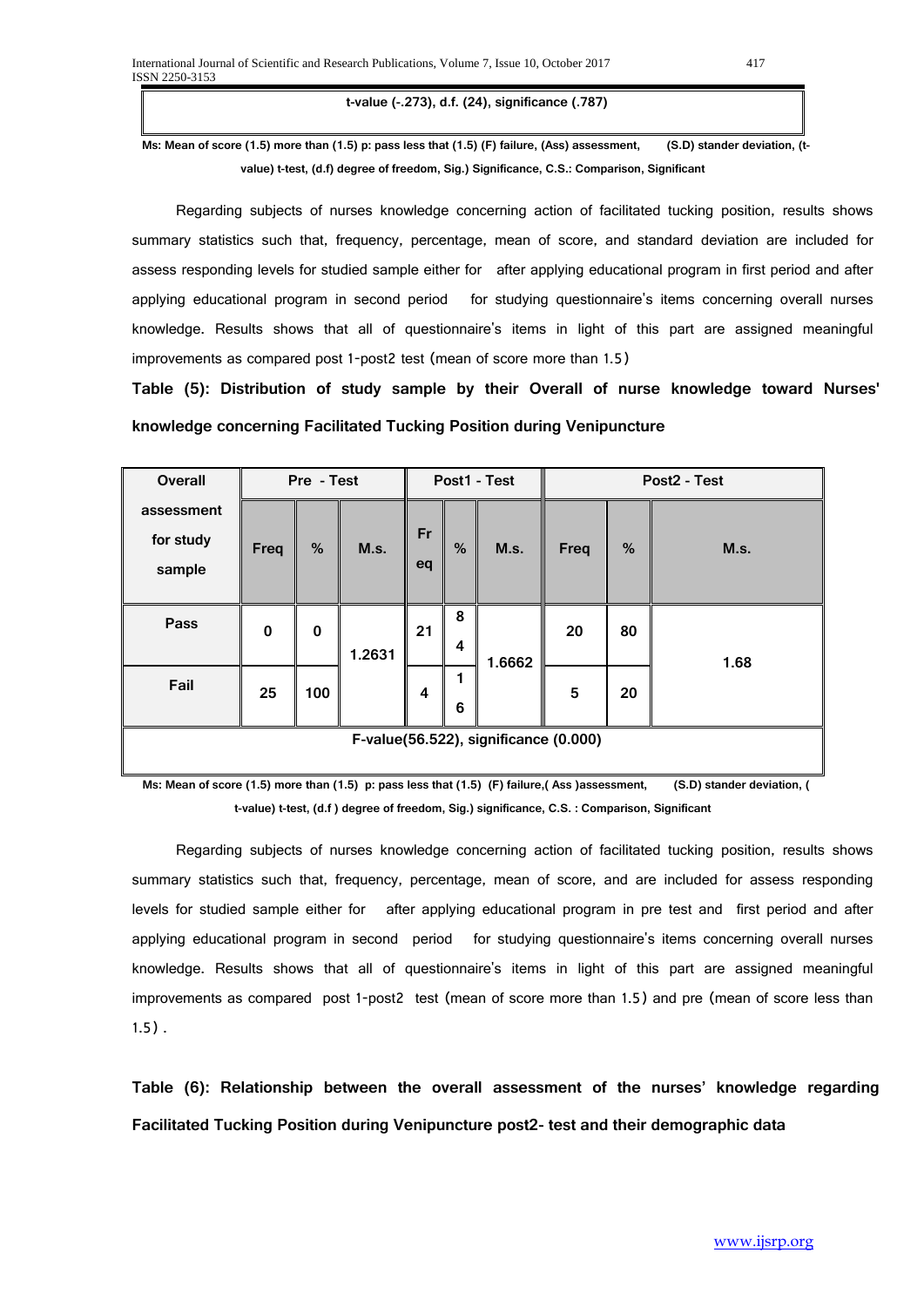| Demographic data        |                                 |                                     | Overall        |                |                     |                  |       |            |  |
|-------------------------|---------------------------------|-------------------------------------|----------------|----------------|---------------------|------------------|-------|------------|--|
|                         |                                 | Rating                              |                | assessment     | Chi-square<br>value | d.f              | Sign. | C.S        |  |
|                         |                                 |                                     | Fall           | Pass           |                     |                  |       |            |  |
|                         |                                 | 20 to 25                            | $\overline{2}$ | 13             |                     |                  |       |            |  |
|                         | Age                             | 26 to 31                            | $\mathbf{2}$   | 6              | 1.667               | $\mathbf{2}$     | .435  | <b>NS</b>  |  |
|                         |                                 | 32 to 38                            | 1              | $\mathbf{1}$   |                     |                  |       |            |  |
|                         |                                 | <b>Total</b>                        | 5              | 20             |                     |                  |       |            |  |
|                         |                                 | <b>Junior Nursing</b>               | 3              | 12             |                     |                  |       |            |  |
|                         | Level of education              | <b>Nursing Institute</b>            | $\mathbf{1}$   | 3              | .104                | $\overline{2}$   | .949  | <b>NS</b>  |  |
|                         |                                 | <b>College of Nursing and Older</b> | 1              | 5              |                     |                  |       |            |  |
|                         |                                 | <b>Total</b>                        | 3              | 17             |                     |                  |       |            |  |
|                         |                                 | 1 to 4                              | 0              | $\mathbf{2}$   |                     |                  |       |            |  |
|                         | Years of experience in the      | 5 <sub>to9</sub>                    | $\overline{2}$ | $\mathbf{1}$   |                     | $\mathbf{2}$     | .086  | <b>NS</b>  |  |
|                         | field of Nursing                | 10 to 14                            | 5              | 20             | 4.896               |                  |       |            |  |
|                         |                                 | <b>Total</b>                        | 4              | 21             |                     |                  |       |            |  |
|                         |                                 | 1 to 3                              | 3              | 17             |                     |                  |       |            |  |
|                         | Years of experience in the      | 4 to 7                              | $\mathbf 0$    | $\overline{2}$ | 4.896               |                  | .086  | <b>NS</b>  |  |
|                         | Neonatal intensive care<br>unit | 8 to 11                             | $\overline{2}$ | $\mathbf{1}$   |                     | $\mathbf{2}$     |       |            |  |
|                         |                                 | <b>Total</b>                        | 5              | 20             |                     |                  |       |            |  |
|                         | Did you now the non-            | No.                                 | 3              | 9              |                     |                  |       |            |  |
| pharmacological methods |                                 |                                     |                |                | .361                | 1                | .548  | <b>NS</b>  |  |
|                         | to relief pain during           | <b>Yes</b>                          | $\bf 2$        | 11             |                     |                  |       |            |  |
| venipuncture            |                                 |                                     |                |                |                     |                  |       |            |  |
|                         | Can you relief pain for         | N <sub>0</sub>                      | 3              | $\overline{7}$ |                     |                  |       |            |  |
|                         | child during venipuncture       | Yes                                 | $\mathbf{2}$   | 13             | 1.042               | 1                | .307  | <b>NS</b>  |  |
|                         |                                 | <b>Total</b>                        | 5              | 20             |                     |                  |       |            |  |
| π                       | Pharmacological                 | $\mathbf{N}\mathbf{o}$              | 0              | 8              |                     |                  |       |            |  |
|                         | methods                         | Yes                                 | $\mathbf 2$    | 5              | 2.946               | $\mathbf{2}$     | .229  | <b>NS</b>  |  |
|                         |                                 | <b>Total</b>                        | $\mathbf{2}$   | 13             |                     |                  |       |            |  |
|                         | <b>Facilitating tucking</b>     | $\mathbf{No}$                       | $\mathbf{1}$   | 12             |                     |                  |       |            |  |
|                         | position                        | yes                                 | 1              | $\mathbf{1}$   | 2.981               | $\boldsymbol{2}$ | .225  | <b>NS</b>  |  |
|                         |                                 | <b>Total</b>                        | $\mathbf{2}$   | 13             |                     |                  |       |            |  |
|                         |                                 | $\mathbf{n}\mathbf{o}$              | 0              | 6              |                     |                  |       |            |  |
|                         | <b>Breast feeding</b>           | yes                                 | $\overline{2}$ | $\overline{7}$ | 2.153               | $\overline{2}$   | .341  | <b>NS</b>  |  |
| If yes what the methods |                                 | <b>Total</b>                        | $\mathbf 2$    | 13             |                     |                  |       |            |  |
|                         |                                 | Yes                                 | $\pmb{0}$      | 0              |                     |                  |       |            |  |
|                         | <b>Music</b>                    | $\mathbf{No}$                       | $\mathbf{2}$   | 13             | 1.042               | 1                | .307  | ${\sf NS}$ |  |
|                         |                                 | total                               | $\mathbf 2$    | 13             |                     |                  |       |            |  |
|                         |                                 | $\mathbf{no}$                       | 1              | 9              |                     |                  |       |            |  |
|                         | Other                           | yes                                 | 1              | 4              | 1.250               | $\mathbf{2}$     | .535  | ${\sf NS}$ |  |
|                         |                                 | <b>Total</b>                        | $\mathbf{2}$   | 13             |                     |                  |       |            |  |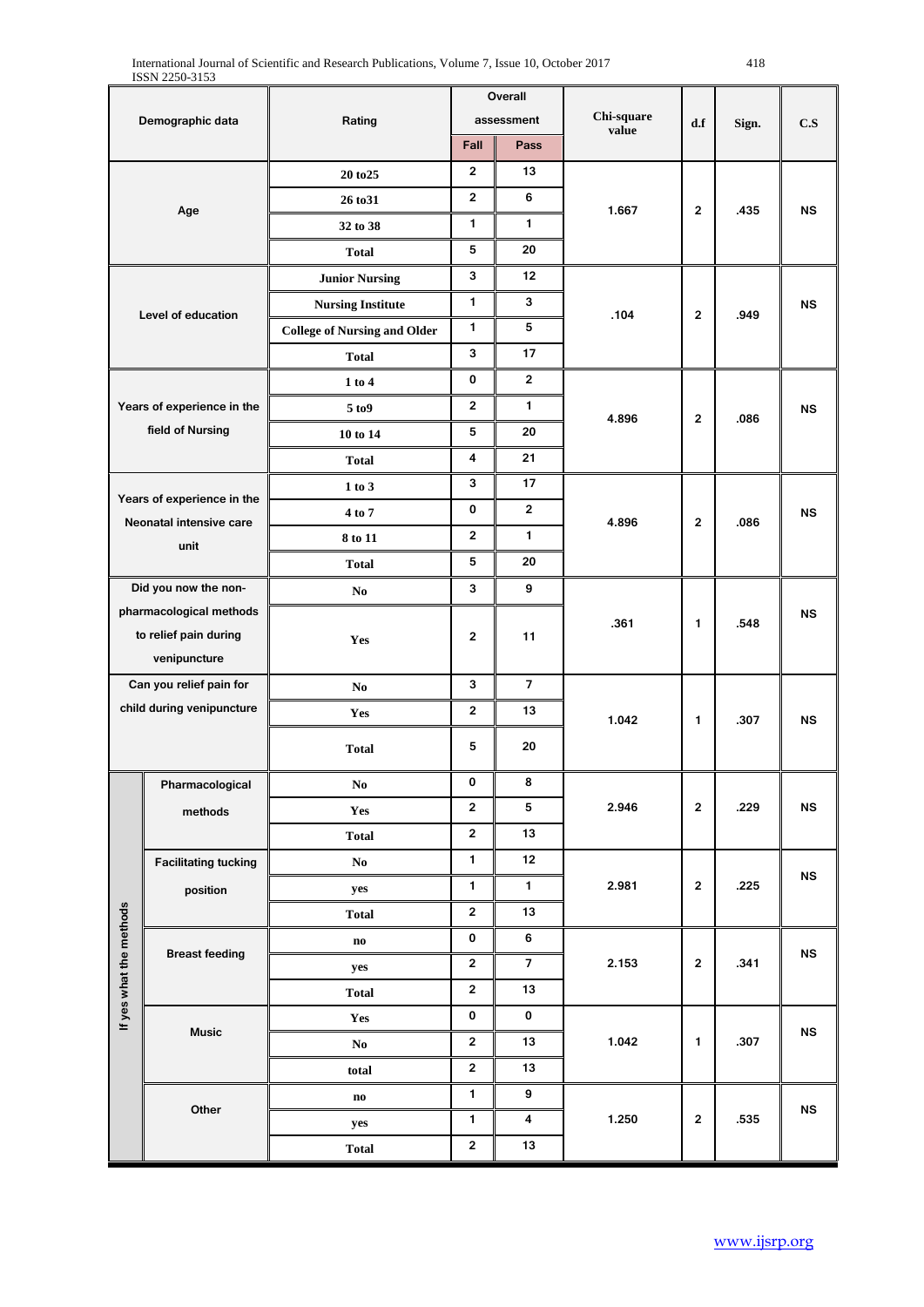#### **(chi) Chi square value , (d.f ) degree of freedom ,( Sign.) significant p**≥**0.05**

Results shows that there is no statistical difference between nurses knowledge regarding and their demographic data at P≥ 0.05 level.

### **IV. DISCUSSION**

The Sample of The Study Consist of (25) Nurses sex of them simply female this concur with consider (Effectiveness of Health Educational Program upon Nurses' practices toward Care of Newborns with Neonatal Jaundice). What's more, can't help contradicting think about (Effectiveness of nursing instruction program on medical caretakers information toward Arrhythmia in Kirkuk's showing doctor's facilities) According to the investigation test they all attendants female in light of the fact that the legislative issues of clinic made the female medical caretakers working in pediatric, neonatal and maternity unit <sup>(9)</sup>.

Throughout the Course of the example of the present investigation, showed that the greater part 15 (60.0  $\%$ ) of Nurses in the examination test were inside age gathering (20 – 25). This outcome concur with Ali M F. (2015) consider (Effectiveness of Educational Program on Nurse's Knowledge Concerning Management of Cardiogenic Shock at AL-Mosul Teaching Hospitals) and can't help contradicting examine (Effectiveness of nursing training program on attendant's information toward Arrhythmia in Kirkuk's instructing healing centers)<sup>(10)</sup>.

As indicated by the investigation test in connection to level of instruction, most medical attendants 15 (60.0%) in the examination test were School (junior nursing). This outcome comparative the investigation directed investigation (Impact of an Educational Program upon Nurses' Knowledge and Practices Concerning Neurogenic Bladder Rehabilitation for Spinal Cord Injured Persons) who said that the larger part of his examination test were auxiliary nursing school graduates working in neonatal emergency unit there able to work in this units . In connection to the quantity of years of involvement in nursing field, 20(80.0% ) had administration of (1-4 )years in the business ,This outcome comparative the examination directed by (Al-Janabi,2014) in this investigation (Assessment of Nurses' Knowledge towards Cardiopulmonary Resuscitation at Al-Najaf City's Teaching Hospital ) said that of his specimen have (<5 ) years of functioning as medical caretakers . In concerning the experience years at neonatal emergency unit 20(80.0%) of medical caretakers had master (1-3) years, this rate of attendants who are work as a medical attendant in neonatal emergency unit to remain in low level of information . In connection with medical caretaker's information to help torment amid venipuncture by utilizing non-pharmacological technique and the appropriate response (yes or no), the attendants are same level outcome in the two answers (11) (12) (13).

The medical caretakers by what means would relief be able to torment amid venipuncture more than the attendants can't do that, likewise the other five inquiries subject to this inquiry.

Part I: General information of nurses at neonatal intensive care unit

This section exhibits a deliberately sorted out elucidation and sensibly determined dialog of the outcomes with help of the accessible writing and related examinations.

The Sample of The Study Consist of (25) Nurses sex of them simply female this concur with Suad H. (2016) consider (Effectiveness of Health Educational Program upon Nurses' practices toward Care of Newborns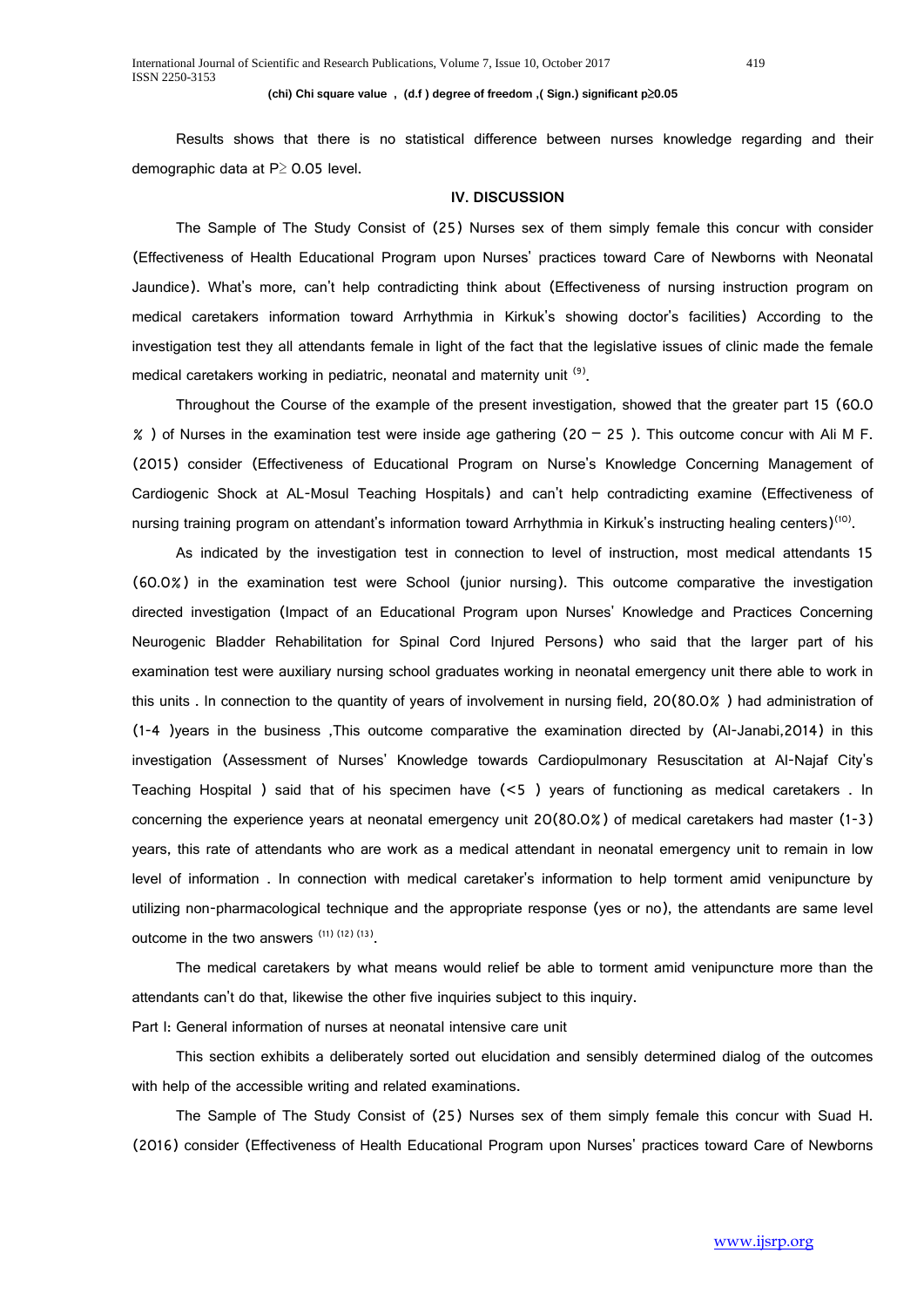with Neonatal Jaundice). What's more, can't help contradicting (Effectiveness of nursing instruction program on medical caretakers information toward Arrhythmia in Kirkuk's showing doctor's facilities) According to the investigation test they all attendants female in light of the fact that the legislative issues of clinic made the female medical caretakers working in pediatric, neonatal and maternity unit <sup>(10)</sup>.

Al-Batool Teaching Hospital in diyala City Throughout the Course of the example of the present investigation, showed that the greater part 15 (60.0  $\%$  ) of Nurses in the examination test were inside age gathering (20 – 25 ). This outcome concur with Ali M F. (2015) consider (Effectiveness of Educational Program on Nurse's Knowledge Concerning Management of Cardiogenic Shock at AL-Mosul Teaching Hospitals) and can't help contradicting examine (Effectiveness of nursing training program on attendant's information toward Arrhythmia in Kirkuk's instructing healing centers)<sup>(14)</sup>.

As indicated by the investigation test in connection to level of instruction, most medical attendants 15 (60.0%) in the examination test were School (junior nursing). This outcome comparative the investigation directed investigation (Impact of an Educational Program upon Nurses' Knowledge and Practices Concerning Neurogenic Bladder Rehabilitation for Spinal Cord Injured Persons) who said that the larger part of his examination test were auxiliary nursing school graduates working in neonatal emergency unit there able to work in this units . In connection to the quantity of years of involvement in nursing field, 20(80.0% ) had administration of (1-4 )years in the business ,This outcome comparative the examination directed by (Al-Janabi,2014) in this investigation (Assessment of Nurses' Knowledge towards Cardiopulmonary Resuscitation at Al-Najaf City's Teaching Hospital ) said that of his specimen have  $(< 5$ ) years of functioning as medical caretakers  $(11)$ .

In concerning the experience years at neonatal emergency unit 20(80.0%) of medical caretakers had master (1-3) years, this rate of attendants who are work as a medical attendant in neonatal emergency unit to remain in low level of information . In connection with medical caretaker's information to help torment amid venipuncture by utilizing non-pharmacological technique and the appropriate response (yes or no), the attendants are same level outcome in the two answers. The medical caretakers by what means would relief be able to torment amid venipuncture more than the attendants can't do that, likewise the other five inquiries subject to this inquiry.

**Part II:** Association between nurses' knowledge and four section that are contain (toward pain, Facilitated Tucking Position, Importance of Facilitated Tucking Position and action of Facilitated Tucking Position) in neonatal intensive care unit among the three period (pre, post-1 and post-2) of an educational program

Twenty sex Items of the survey separated into (104) sub things (supplement D) were utilized to evaluate medical caretakers' information at neonatal emergency unit. The outcomes demonstrated that the medical attendants' learning uncovered that their insight at low level before the start of an instructive program and turn out to be abnormal state after first and second follow up of a training program post one and post two. This outcome mirrors that medical attendants' information is influenced by the instructive program .

The demonstrating the outcome for pre-test, post-test 1 and post-test 2 high noteworthy with questions expect four inquiries likewise critical with other three inquiries .One technique for surveying these frameworks in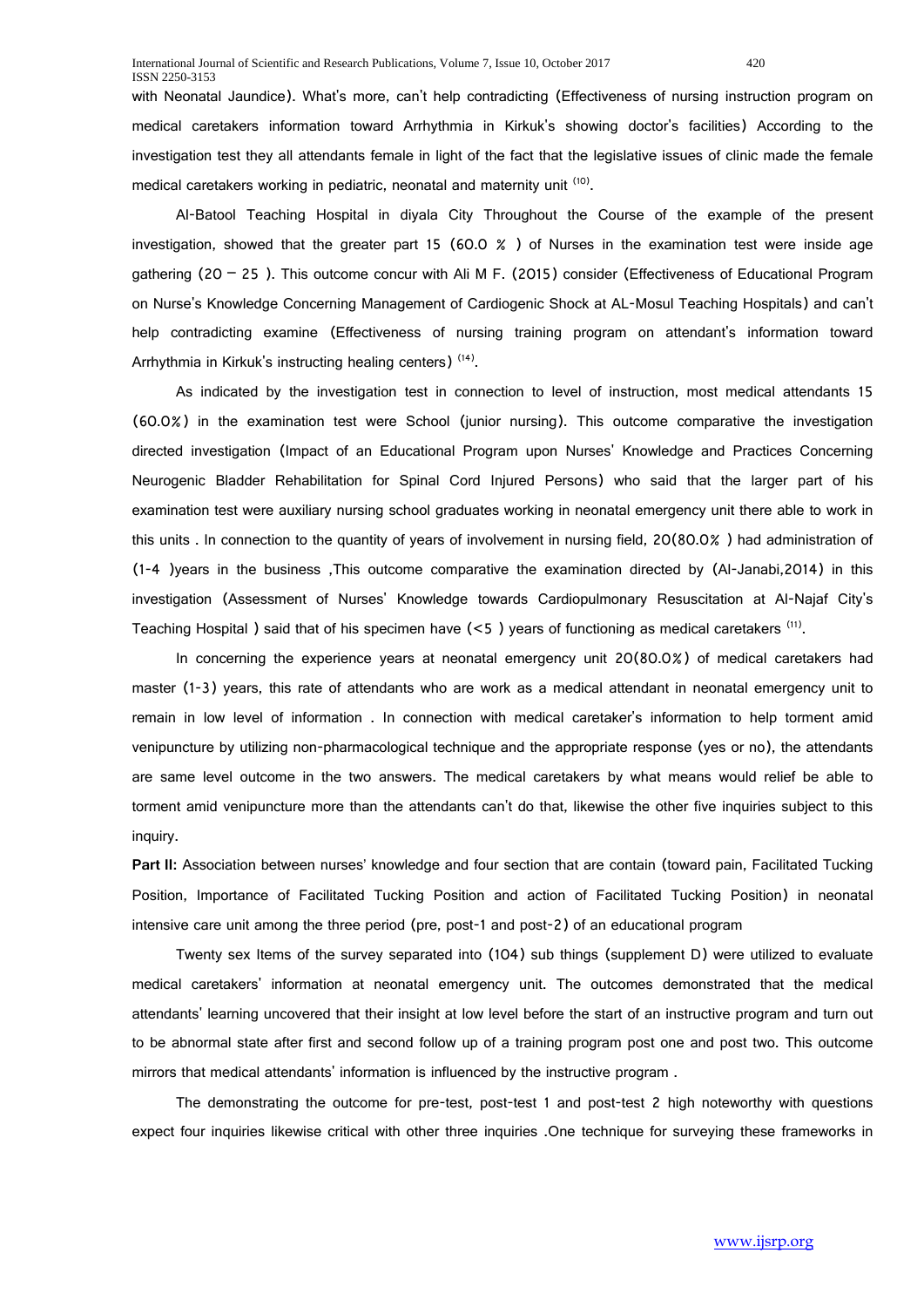blend is the Premature Infant Pain Profile (PIPP). This appraisal instrument perceives torment as a mind boggling, multidimensional wonder among babies conceived preterm. The PIPP measures physiological movement, behavioral state, and facial action .These three components are accept to best reflect difficult encounters of babies conceived preterm. At the point when the PIPP is utilized, target information demonstrate that agony exists in newborn children conceived preterm; in this way, discovering approaches to deal with this torment is basic (Sharon Hill et al 2005) .

In Iraq most neonatal medical attendants don't utilize the Premature Infant Pain Profile (PIPP) to survey torment degree that are ensure our investigation find non critical with question of medical caretaker's information toward (PIPP) and physiological markers of agony .Venipuncture for blood testing is an every now and again performed excruciating methodology in the NICU, a system whereby the procedure influences the level of torment. One of the favored agony alleviation non-pharmacological ways to deal with torment help would be the utilization of encouraged tucking position (FT) .In Iraq, little healing centers are 'infant agreeable' and the act of encouraged tucking is accept non-powerful to diminish torment, obviously, we discover the outcome non-huge with attendant's information being referred to (The Facilitated tucking position is) .Via look, we don't found any program about encouraged tucking position amid venipuncture however other examination was directed semi-test ponder, 70 preterm newborn children conceived at normal 32 to 36 weeks' Gestational age (GA), who required routine blood gathering, were allotted to two intercession (35 neonates) and control (35 neonates) gatherings(15).

Its outcome demonstrated that the term of crying in the wake of examining in the two gatherings was factually huge contrast, this length in control amass was higher than the mediation gathering  $(P<0.05)$ .

Johnston et al. 2011 inferred that the impacts of encouraged tucking have been analyzed in both preterm and extremely preterm newborn children experiencing ordinarily performed tissue softening strategies up the NICU and have been appeared to decrease the extent of physiological and behavioral agony reaction.

**Part III:** Association between Facilitated tucking position Nurses' knowledge and their General Information Association between nurses' knowledge and their age

Association between nurses' knowledge and their level of education

The discoveries demonstrate that there was no measurable noteworthy relationship between medical attendants' learning and their instruction level (p>0.05). The consequences of this investigation contrasted with Zaid W. Ahjil,(2012). The discoveries demonstrated a factual huge relationship between medical attendants' instruction level and their insight.

Association between nurses' knowledge with their years of experience in nursing field

The discoveries demonstrate that there was no factual critical relationship between attendants' information and their times of involvement with nursing field (p>0.05) upheld this outcome, Their discoveries demonstrate no distinction of experience .

Association between nurses' knowledge and their years of experience at Neonatal intensive care unit

The finding uncovered that there was no measurable noteworthy relationship between attendants' information and their times of involvement with neonatal emergency unit. This outcome concurs with Fatima H.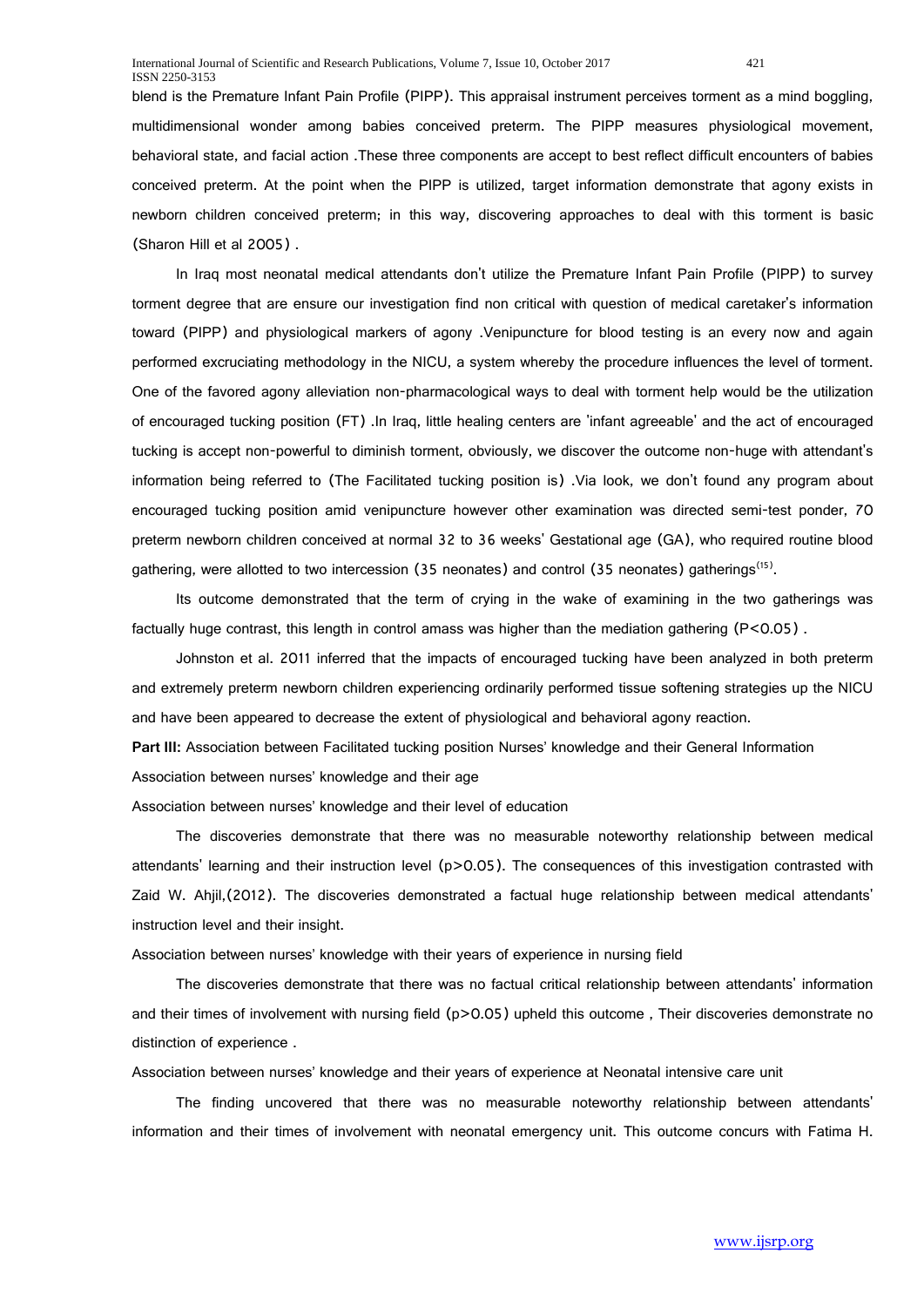(2013) and couldn't help contradicting study that their investigations indicate measurable critical relationship between attendants' learning and their times of involvement with attendants who work in the heart therapeutic ward.

The last piece of that are indicating medical attendants learning about non-pharmacological strategy to alleviation torment amid venipuncture and the appropriate responses (yes or no), likewise no critical. The other inquiry that are worried with capacity of medical attendants to utilizing the strategies amid venipuncture and result high critical with attendants who can utilizing techniques to alleviation torment additionally worthy with other examination. In the event that yes what the techniques? Five technique there are medical attendants browsed the strategies, statically critical with (Pharmacological techniques, encouraging tucking position, Breast bolstering and other) however non-noteworthy with music (16) (17) (18).

# **V. CONCLUSIONS**

The study sample only female. More than half of study sample were age (20-25) years. Most of the study sample were Junior Nursing graduate. Majority of the study sample had (1-4) years at nursing field . Most of the study sample had (1-4) years of the experience at neonatal intensive care unit . More than half of study sample can relief pain for child during venipuncture. Most of the study sample cannot use facilitated tucking position to relief pain before conducted program.There was measurable noteworthy relationship between medical attendants' learning of a training program pre test, post (1) and post (2) the instruction program impact on medical caretakers' information. The investigation affirmed that there was a high learning level among medical caretakers at neonatal emergency unit encouraged tucking position in post instructive program while low-level information at pre apply program. There was no measurable huge relationship between attendants' learning and their general data (age, level of training, years of experience, years of involvement in neonatal emergency unit) there is statistical significant association between their general information related to (Ability to relief pain for child during venipuncture, pharmacological method, facilitated tucking position, breast feeding and other) at the post test.

## **VI. RECOMMENDATIONS**

Inordinate emphasis had better be directed toward the educational aspects at neonatal intensive care unit by providing educational posters, guidelines, pamphlets and manuals. Neonatal nurses should initiate policy to providing a special educational session for using non-pharmacological methods to relief pain. Encourage the nurses to use facilitated tucking position during venipuncture. Modern educational facilities for neonatal nurses at neonatal intensive care unit should be provided to enhance nurses' knowledge. It is necessary to initiate lectures of non-pharmacological care for neonate during nursing colleges and institutes. Applying global educational standards to promote nurses knowledge toward facilitated tucking position. Applying facilitated tucking position in primary health care during HIV vaccination. Conduct study for this procedure on the field directly on the neonate and using appropriate pain scale.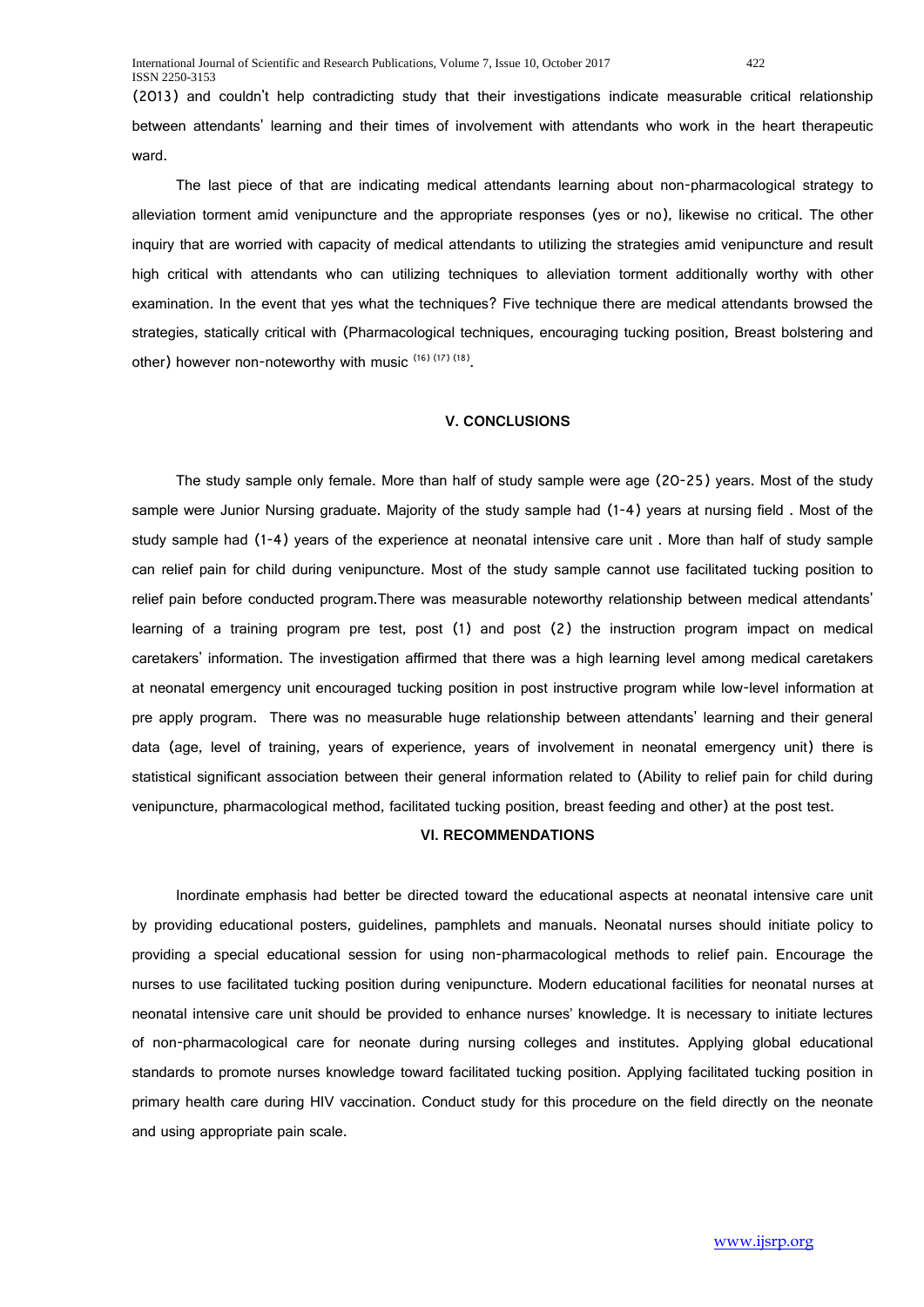#### **REFERENCES**

- 1. Kumar, P., Denson, S.E. and Mancuso, T.J., 2010. American Academy of Pediatrics Committee on Fetus and Newborn, Section on Anesthesiology and Pain Medicine. Premedication for Nonemergency Endotracheal Intubation in the Neonate. Pediatrics, 125(3), pp.608-15.
- 2. Cignacco, E., Axelin, A., Stoffel, L., Sellam, G., Anand, K.J.S. and Engberg, S., 2010. Facilitated tucking as a nonpharmacological intervention for neonatal pain relief: Is it clinically feasible?. ActaPaediatrica, 99(12), pp.1763-1765.
- 3. Kashaninia, Z., Sajedi, F., Rahgozar, M. and Noghabi, F.A., 2008. The effect of kangaroo care on behavioral responses to pain of an intramuscular injection in neonates. Journal for Specialists in Pediatric Nursing, 13(4), pp.275-280.
- 4. Reyhani, T., Aemmi, S.Z., Mohebbi, T. and Boskabadi, H., 2014. The Effect of Facilitated Tucking (FT) During Venipuncture on Duration of Crying in Preterm Infants. International Journal of Pediatrics, 2(4.3), pp.431-435
- 5. Caldwell, C.D., 2013. Evaluation of the pain and stress reaction of infants to endotracheal intubation. New Mexico State University.
- 6. Ward-Larson, C., Horn, R.A. and Gosnell, F., 2004. The efficacy of facilitated tucking for relieving procedural pain of endotracheal suctioning in very low birthweight infants. MCN: The American Journal of Maternal/Child Nursing, 29(3), pp.151-156.
- 7. Kashaninia, Z., Sajedi, F., Rahgozar, M. and Noghabi, F.A., 2008. The effect of kangaroo care on behavioral responses to pain of an intramuscular injection in neonates. Journal for Specialists in Pediatric Nursing, 13(4), pp.275-280.
- 8. Hartley, K.A., Miller, C.S. and Gephart, S.M., 2015. Facilitated tucking to reduce pain in neonates: evidence for best practice. Advances in Neonatal Care, 15(3), pp.201-208.
- 9. Hill, S., Engle, S., Jorgensen, J., Kralik, A. and Whitman, K., 2005. Effects of facilitated tucking during routine care of infants born preterm. Pediatric Physical Therapy, 17(2), pp.158-163.
- 10. Herr, K. Coyne, P.J. Key, T. Manworren, R. McCaffery, M. Merkel, S. Pelosi-Kelly, J. & Wild, L. (2006) 'Pain assessment in the non-verbal patients: Position statement with clinical practice recommendations' Pain Management Nursing, Vol. 7, no. 2. pp. 44-52.
- 11. Caldwell, C.D., 2013. Evaluation of the pain and stress reaction of infants to endotracheal intubation. New Mexico State University.
- 12. Carbajal, R., Rousset, A., Danan, C., Coquery, S., Nolent, P., Ducrocq, S., Saizou, C., Lapillonne, A., Granier, M., Durand, P. and Lenclen, R., 2008. Epidemiology and treatment of painful procedures in neonates in intensive care units. Jama, 300(1), pp.60-70.
- 13. Castral, T.C., Warnock, F., Leite, A.M., Haas, V.J. and Scochi, C.G., 2008. The effects of skin-to-skin contact during acute pain in preterm newborns. European Journal of Pain, 12(4), pp.464-471.
- 14. Badr, L.K., Abdallah, B., Hawari, M., Sidani, S., Kassar, M., Nakad, P. and Breidi, J., 2010. Determinants of premature infant pain responses to heel sticks. Pediatric nursing, 36(3), p.129.
- 15. Harrison, D., Beggs, S. and Stevens, B., 2012. Sucrose for procedural pain management in infants. Pediatrics, 130(5), pp.918-925.